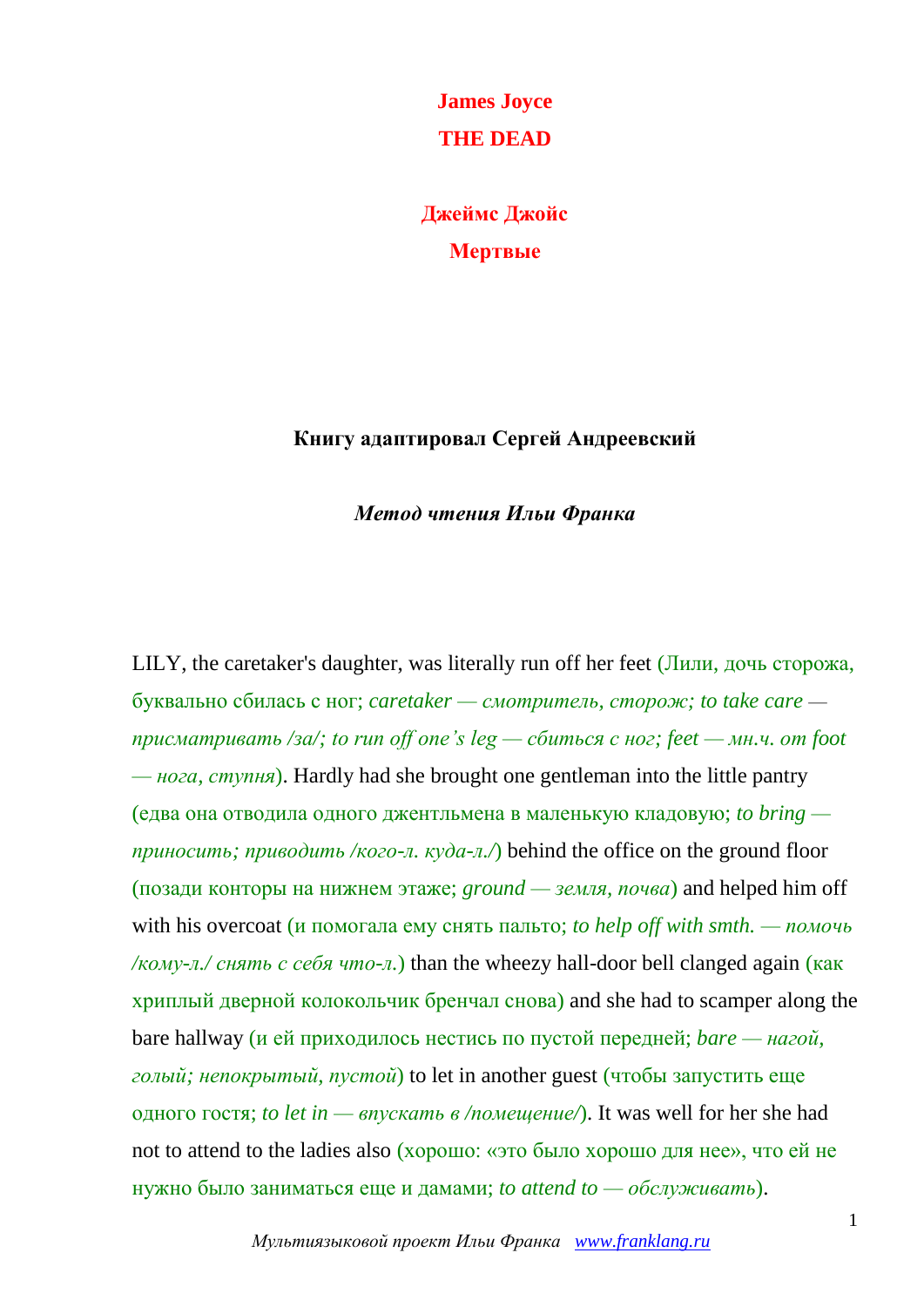daughter  $[{}^{\prime}$  d0:tq], literally  $[{}^{\prime}$  llt(q)rqll], brought  $[br0:t]$ , wheezy  $[{}^{\prime}$  wi:zl]

LILY, the caretaker's daughter, was literally run off her feet. Hardly had she brought one gentleman into the little pantry behind the office on the ground floor and helped him off with his overcoat than the wheezy hall-door bell clanged again and she had to scamper along the bare hallway to let in another guest. It was well for her she had not to attend to the ladies also.

But Miss Kate and Miss Julia had thought of that (но мисс Кэйт и мисс Джулия уже подумали = *позаботились* об этом; *to think*) and had converted the bathroom upstairs into a ladies' dressing-room (и превратили ванную комнату наверху в женскую комнату для переодевания; *dressing — одевание; dress платье, одежда*). Miss Kate and Miss Julia were there, gossiping and laughing and fussing (мисс Кэйт и мисс Джулия находились там же, болтая, смеясь и суетясь), walking after each other to the head of the stairs (выходя друг за дружкой на верхнюю площадку лестницы; *to walk — ходить пешком; the head of the stairs — верхняя площадка лестницы*), peering down over the banisters (поглядывая вниз через перила) and calling down to Lily to ask her who had come (и подзывая Лили, чтобы спросить, кто пришел). It was always a great affair, the Misses Morkan's annual dance (это всегда было огромным событием — ежегодный бал у /трех/ мисс Моркан; *affair — дело; событие; dance — танец, пляска; танцевальный вечер, бал*). Everybody who knew them came to it (каждый, кто их знал, приходил на него), members of the family, old friends of the family, the members of Julia's choir (члены семьи, старые друзья семьи, члены хора Джулии), any of Kate's pupils that were grown up enough (все те из учеников Кэйт, кто был уже достаточно взрослым; *to grow — расти*), and even some of Mary Jane's pupils too (и даже некоторые из учеников Мэри-Джейн тоже).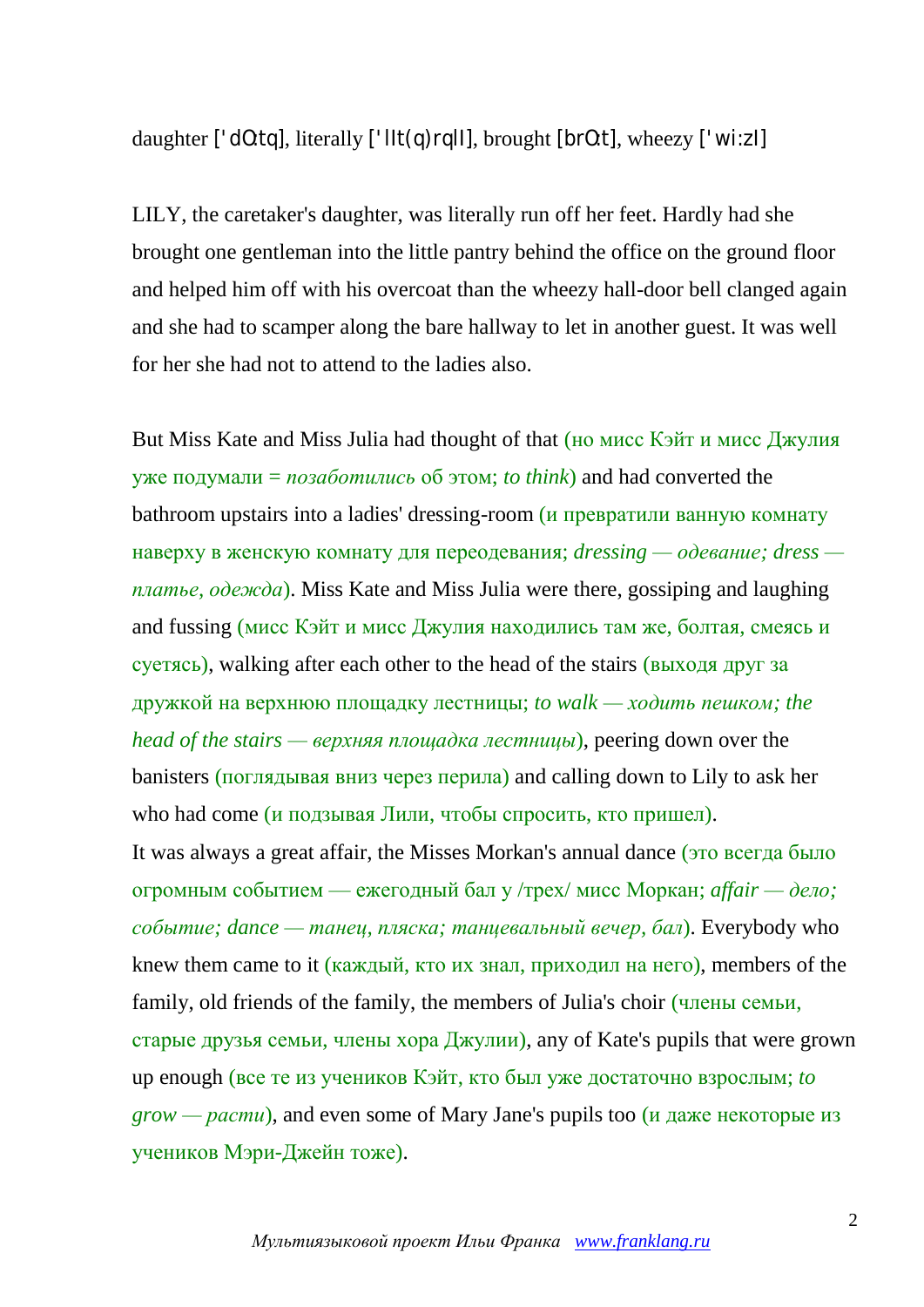laughing  $[$ 'lQ:flN], affair  $[q'ffq]$ , annual  $[$ ' $\times$ n $|Vq|]$ , enough  $[$ l' $n$ Af]

But Miss Kate and Miss Julia had thought of that and had converted the bathroom upstairs into a ladies' dressing-room. Miss Kate and Miss Julia were there, gossiping and laughing and fussing, walking after each other to the head of the stairs, peering down over the banisters and calling down to Lily to ask her who had come.

It was always a great affair, the Misses Morkan's annual dance. Everybody who knew them came to it, members of the family, old friends of the family, the members of Julia's choir, any of Kate's pupils that were grown up enough, and even some of Mary Jane's pupils too.

Never once had it fallen flat (ни разу /не было такого, чтоб/ он = *бал* не удался; *never — никогда; ни разу; once — один раз; to fall flat — упасть плашмя; потерпеть неудачу*). For years and years it had gone off in splendid style (многие годы: «в течение лет и лет» он проходил блестяще; *to go off пройти /о спектакле, пьесе/; style — стиль, способ выражения; линия поведения, манера*), as long as anyone could remember (насколько: «так долго как» любой мог припомнить); ever since Kate and Julia, after the death of their brother Pat (с того времени, как Кэйт и Джулия после смерти их брата Пэта;  $$ Стоуни-Баттер; *to leave — оставлять, покидать; уезжать*) and taken Mary Jane, their only niece (и взяли Мэри-Джейн, свою единственную племянницу), to live with them in the dark, gaunt house on Usher's Island (жить с ними в темном и мрачном доме на Ашер-Айленд; *gaunt — сухопарый; мрачный, суровый*), the upper part of which they had rented from Mr. Fulham (верхнюю часть которого они снимали у мистера  $\Phi$ улхэма), the corn-factor on the ground floor (торговца зерном, /проживавшего/ на нижнем этаже).

fallen ['fO:lqn], niece [ni:s], gaunt [gO:nt]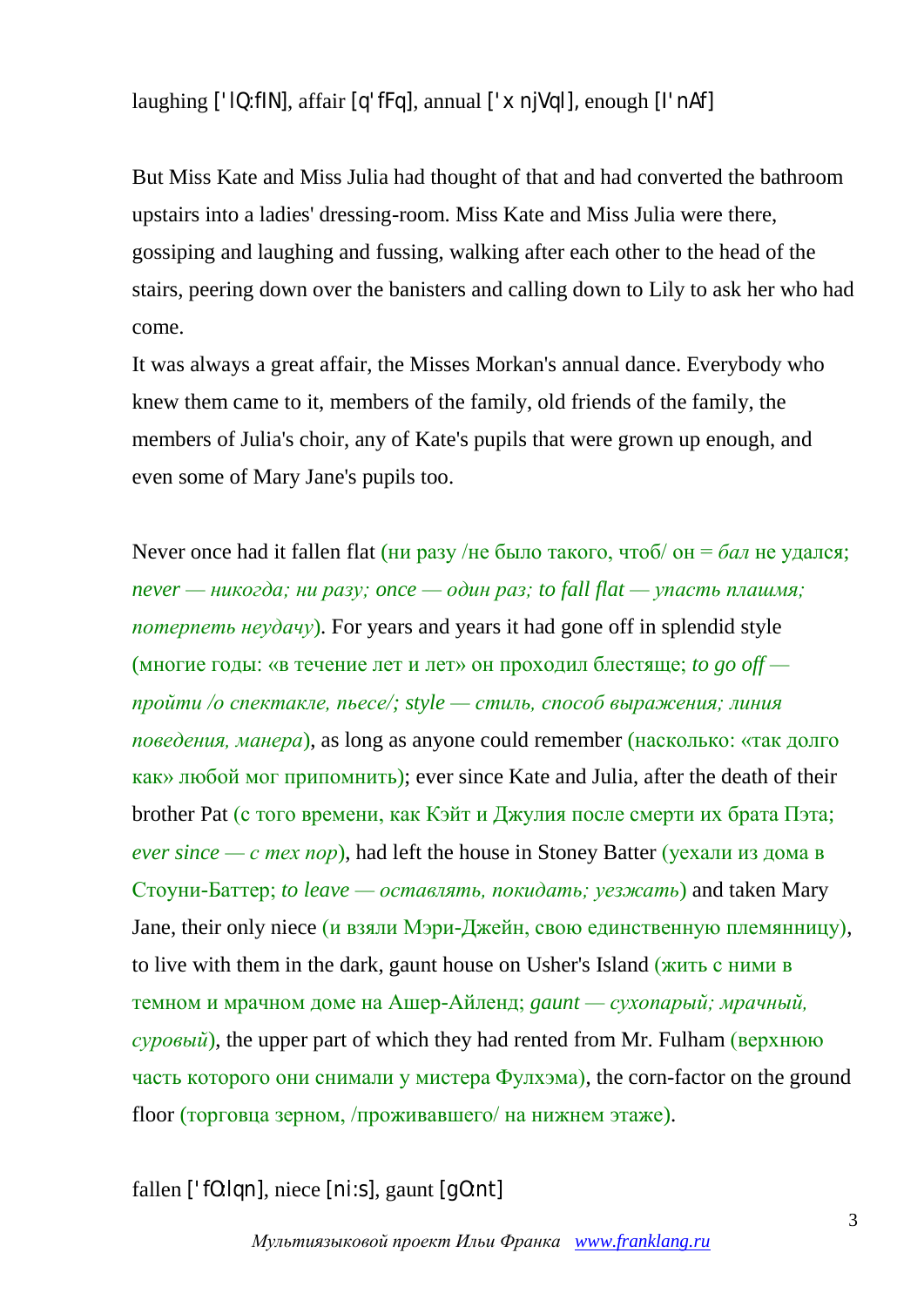Never once had it fallen flat. For years and years it had gone off in splendid style, as long as anyone could remember; ever since Kate and Julia, after the death of their brother Pat, had left the house in Stoney Batter and taken Mary Jane, their only niece, to live with them in the dark, c house on Usher's Island, the upper part of which they had rented from Mr. Fulham, the corn-factor on the ground floor.

That was a good thirty years ago if it was a day (то было добрых тридцать лет тому назад, день в день; *if a day — ни больше, ни меньше*). Mary Jane, who was then a little girl in short clothes (Мэри-Джейн, которая была тогда маленькой девочкой в коротеньком платьице; *clothes — одежда*), was now the main prop of the household (теперь стала главной опорой семейства; *prop — стойка, подпорка; опора, поддержка*), for she had the organ in Haddington Road (поскольку играла на органе: «у нее был орган» в /церкви/ на Хэддингтон-Роуд). She had been through the Academy (она окончила Академию<sup>1</sup> ; *to be through — закончить, завершить*) and gave a pupils' concert every year (и устраивала: «давала» концерт учеников каждый год; *to give — дать, подать; дать /концерт, спектакль/*) in the upper room of the Antient Concert Rooms (в верхнем зале Концертных залов Энтьена 2 ; *room — место, пространство; комната; зал для приемов, собраний и т.п.*). Many of her pupils belonged to the better-class families on the Kingstown and Dalkey line (многие из ее учеников принадлежали к лучшим аристократическим семьям Кингстауна и Докилайн; *класс — общественный класс*).

through  $[Tru$ :], Academy  $[q'k \times dqm]$ , pupil  $['pi:v(q)]$ 

That was a good thirty years ago if it was a day. Mary Jane, who was then a little girl in short clothes, was now the main prop of the household, for she had the

1

 $1$  Королевская Акалемия музыки.

<sup>2</sup> Зал Энтьен в Дублине, где давались частные концерты.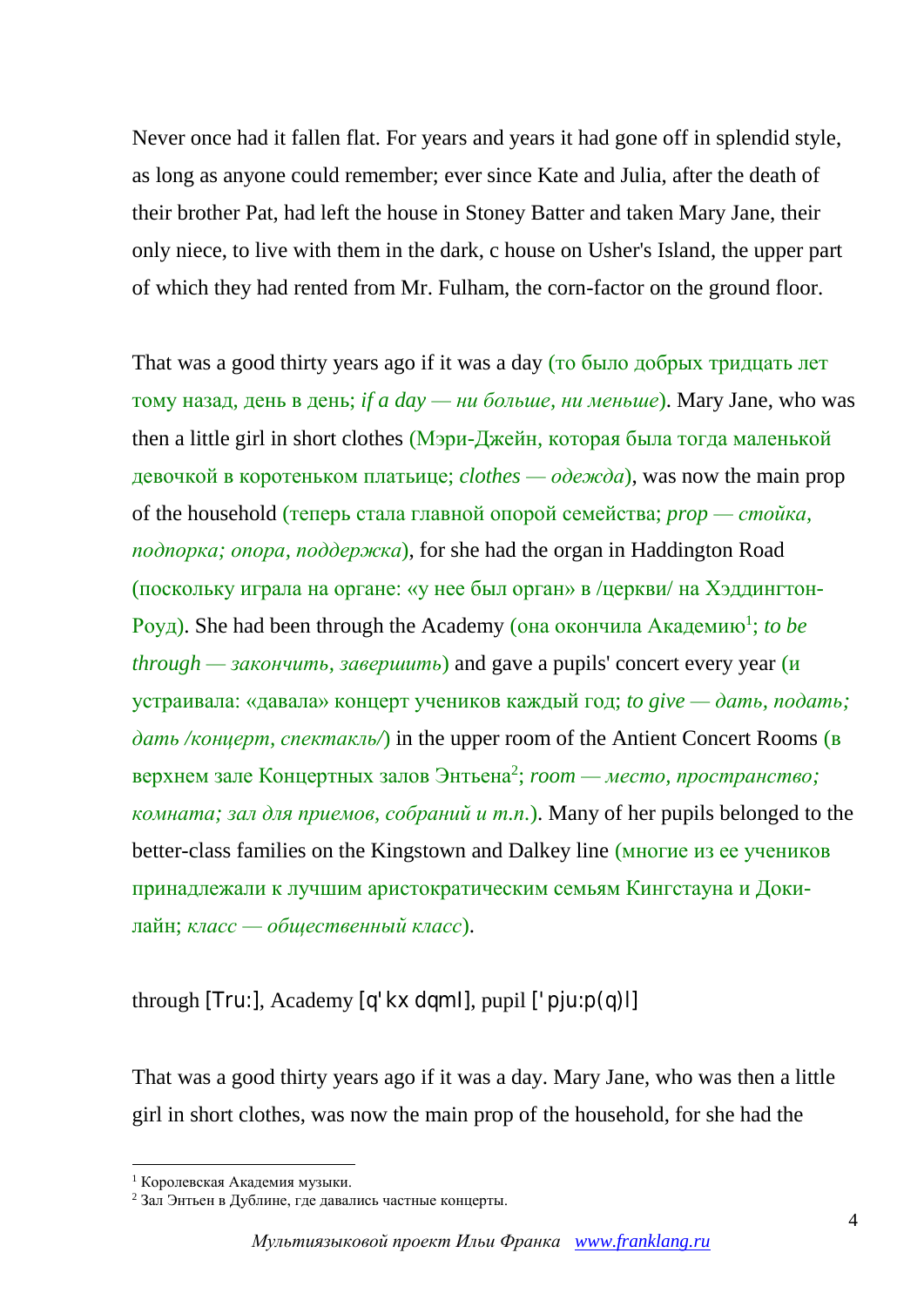organ in Haddington Road. She had been through the Academy and gave a pupils' concert every year in the upper room of the Antient Concert Rooms. Many of her pupils belonged to the better-class families on the Kingstown and Dalkey line.

Old as they were, her aunts also did their share (хоть и будучи уже в возрасте: «старые как они были», ее тетки вносили свою лепту; *share — доля, часть*). Julia, though she was quite grey (Джулия, хоть и была /уже/ совсем седая), was still the leading soprano in Adam and Eve's (все еще являлась ведущим сопрано в /церкви/ Адама и Евы<sup>3</sup>), and Kate, being too feeble to go about much (а Кэйт, будучи слишком слабой, чтобы много ходить; *to go about — ходить /по округе, всюду/*), gave music lessons to beginners on the old square piano in the back room (давала уроки музыки: «музыкальные уроки» начинающим на старом квадратном фортепиано в задней комнате). Lily, the caretaker's daughter, did housemaid's work for them (Лили, дочь сторожа, исполняла у них работу горничной; *housemaid — «домашняя девушка», горничная, домработница*). Though their life was modest (несмотря на скромный образ жизни: «хоть их жизнь была скромной»), they believed in eating well (они считали, что питаться /нужно/ хорошо; *to believe — верить; полагать, считать; to eat — есть, поедать; питаться*); the best of everything: diamondbone sirloins (все самое лучшее: «лучшее из всего»: ромбовидные филеи цвета слоновой кости; *diamond — бриллиантовый; ромбовидный; bone кость; цвет слоновой кости*), three-shilling tea and the best bottled stout (чай за три шиллинга и лучший бутылочный портер; *bottled — разлитый в бутылки*).

aunt [Q:nt], quite [kwaIt], square [skwFq]

Old as they were, her aunts also did their share. Julia, though she was quite grey, was still the leading soprano in Adam and Eve's, and Kate, being too feeble to go about much, gave music lessons to beginners on the old square piano in the back

1

<sup>3</sup> францисканская церковь в центре Дублина.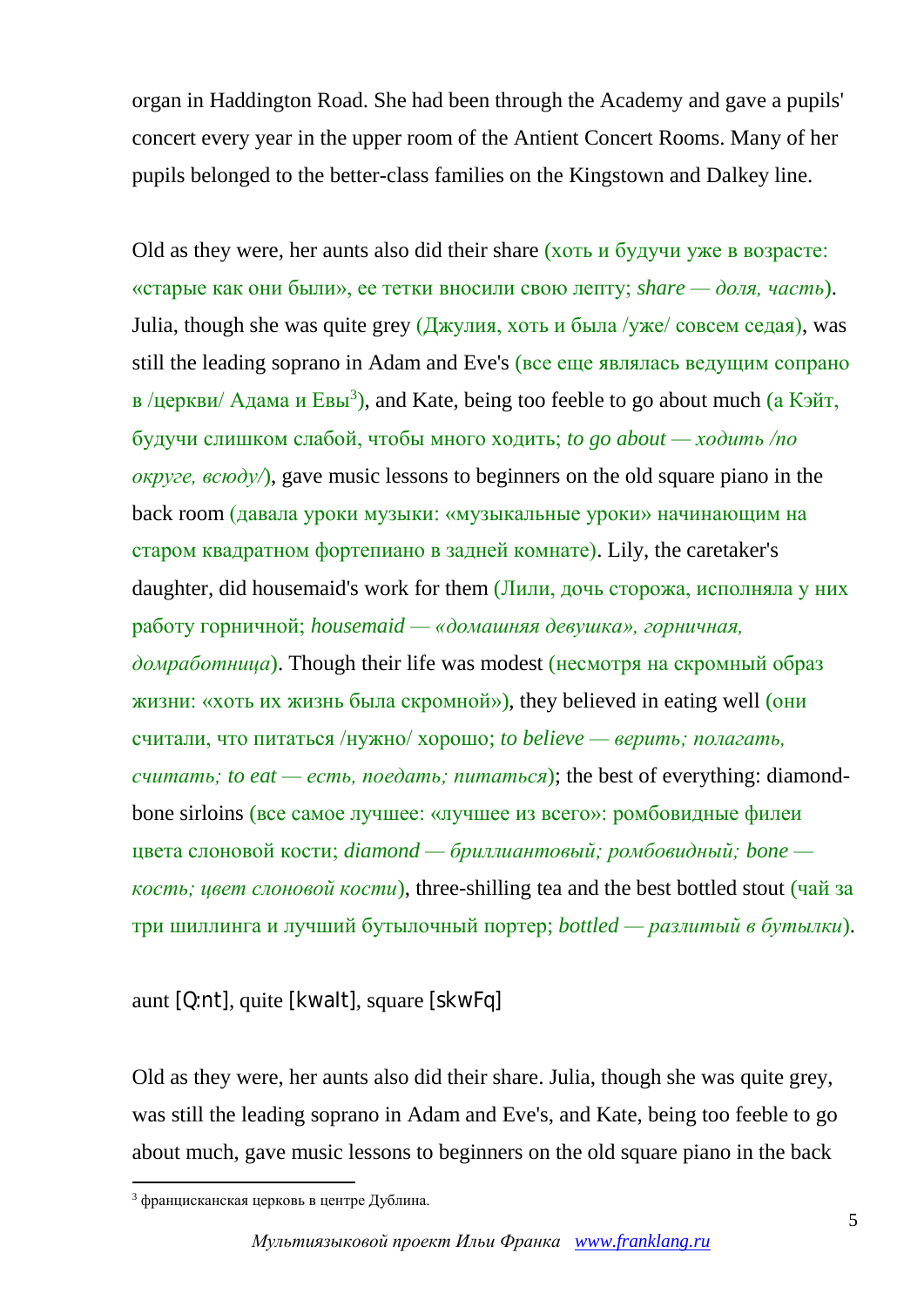room. Lily, the caretaker's daughter, did housemaid's work for them. Though their life was modest, they believed in eating well; the best of everything: diamond-bone sirloins, three-shilling tea and the best bottled stout.

But Lily seldom made a mistake in the orders (но Лили редко исполняла приказания неправильно: «делала ошибку в приказаниях»), so that she got on well with her three mistresses (так что она хорошо ладила со своими тремя хозяйками; *to get on with — ладить, находить общий язык*). They were fussy, that was all (они были беспокойными/суетливыми, вот и все). But the only thing they would not stand was back answers (но единственное, чего они не выносили, это пререканий; *thing — вещь, предмет; вещь, явление; to stand стоять; выносить, терпеть; to answer back — огрызаться, дерзить /в ответ на замечание/*).

Of course, they had good reason to be fussy on such a night (но в такой вечер у них, конечно же, было серьезное основание быть беспокойными; *good хороший; значительный, изрядный*). And then it was long after ten o'clock (да к тому же было /уже/ больше десяти часов; *then — тогда, в то время; кроме того; long after — спустя много времени*) and yet there was no sign of Gabriel and his wife (и однако же Габриеля и его жены не было и в помине: «не было признака»; *sign — знак, символ; признак, свидетельство*).

```
mistake [mI'steIk], answer ['Q:nsq], fussy ['fAsI]
```
But Lily seldom made a mistake in the orders, so that she got on well with her three mistresses. They were fussy, that was all. But the only thing they would not stand was back answers.

Of course, they had good reason to be fussy on such a night. And then it was long after ten o'clock and yet there was no sign of Gabriel and his wife.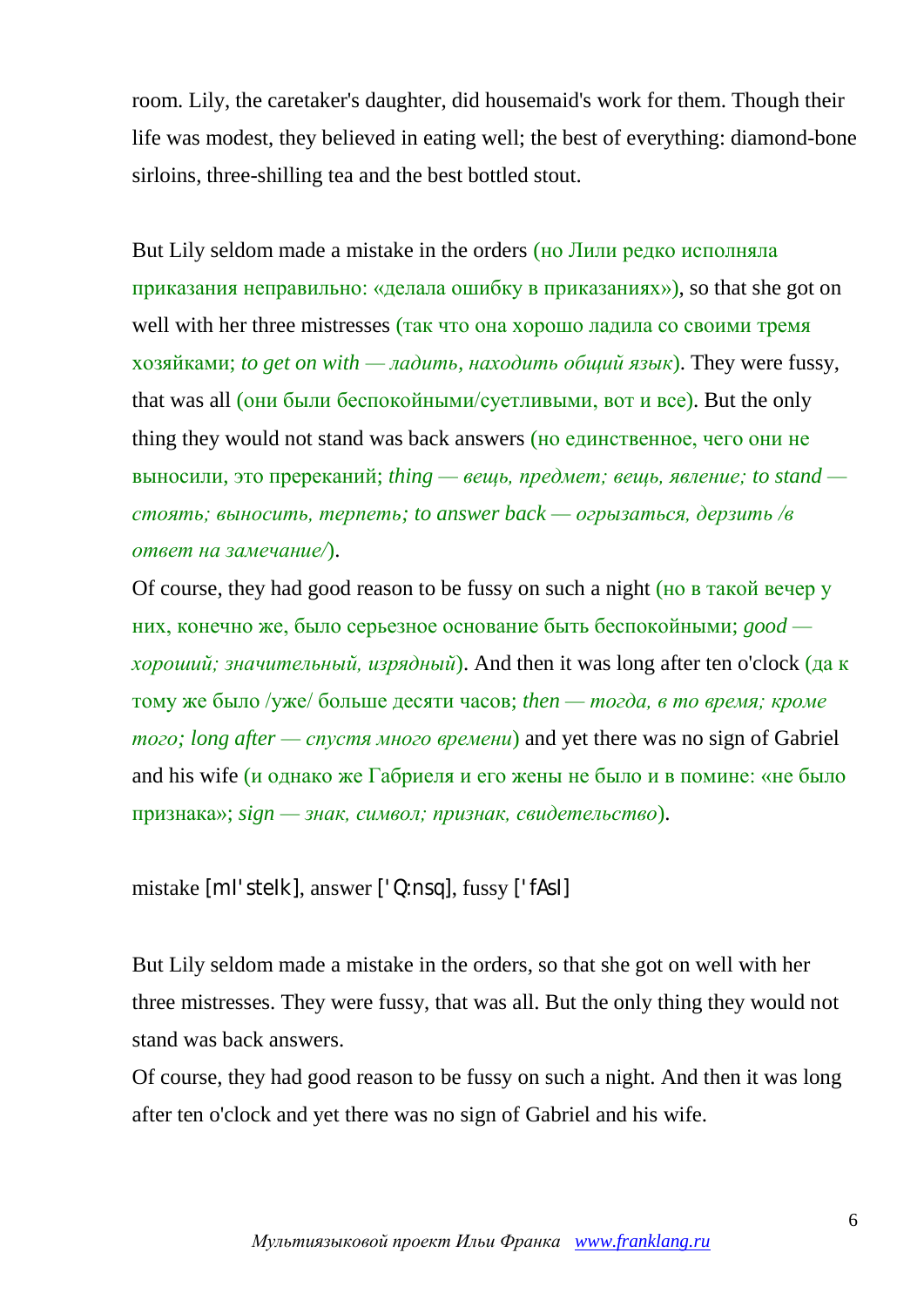Besides they were dreadfully afraid (кроме того, они ужасно боялись) that Freddy Malins might turn up screwed (что Фредди Мэлинз может прийти навеселе; *to turn up — оказаться, выясниться; неожиданно появляться, приходить; screwed — вкрученный /о винте, шурупе/; подвыпивший, под хмельком /разг./; to screw — привинчивать, закреплять винтами; хмелеть /разг./*). They would not wish for worlds (они не желали бы ни за что на свете) that any of Mary Jane's pupils should see him under the influence (чтобы ктонибудь из учеников Мэри-Джейн увидел его выпившим; *under the influence — «под воздействием/влиянием», в состоянии алкогольного опьянения*); and when he was like that (и когда он находился в таком состоянии; *like that наподобие того*) it was sometimes very hard to manage him (было иногда очень трудно его угомонить; *to manage — руководить, управлять; усмирять, укрощать*). Freddy Malins always came late (Фредди Мэлинз всегда опаздывал: «приходил поздно»), but they wondered what could be keeping Gabriel (но они гадали, что же могло задержать Габриеля; *to wonder изумляться, поражаться; интересоваться, желать знать; to keep хранить, держать; задерживать, не отпускать*): and that was what brought them every two minutes to the banisters (и именно поэтому каждые две минуты они выбегали на лестницу: «и это было то, что приводило их каждые две минуты к перилам»; *to bring — приносить /с собой/; приводить, доставлять*) to ask Lily had Gabriel or Freddy come (спросить у Лили /не/ пришел ли Габриель или Фредди).

## dreadfully ['dredfVlI], screwed [skru:d], minute ['mInIt]

Besides they were dreadfully afraid that Freddy Malins might turn up screwed. They would not wish for worlds that any of Mary Jane's pupils should see him under the influence; and when he was like that it was sometimes very hard to manage him. Freddy Malins always came late, but they wondered what could be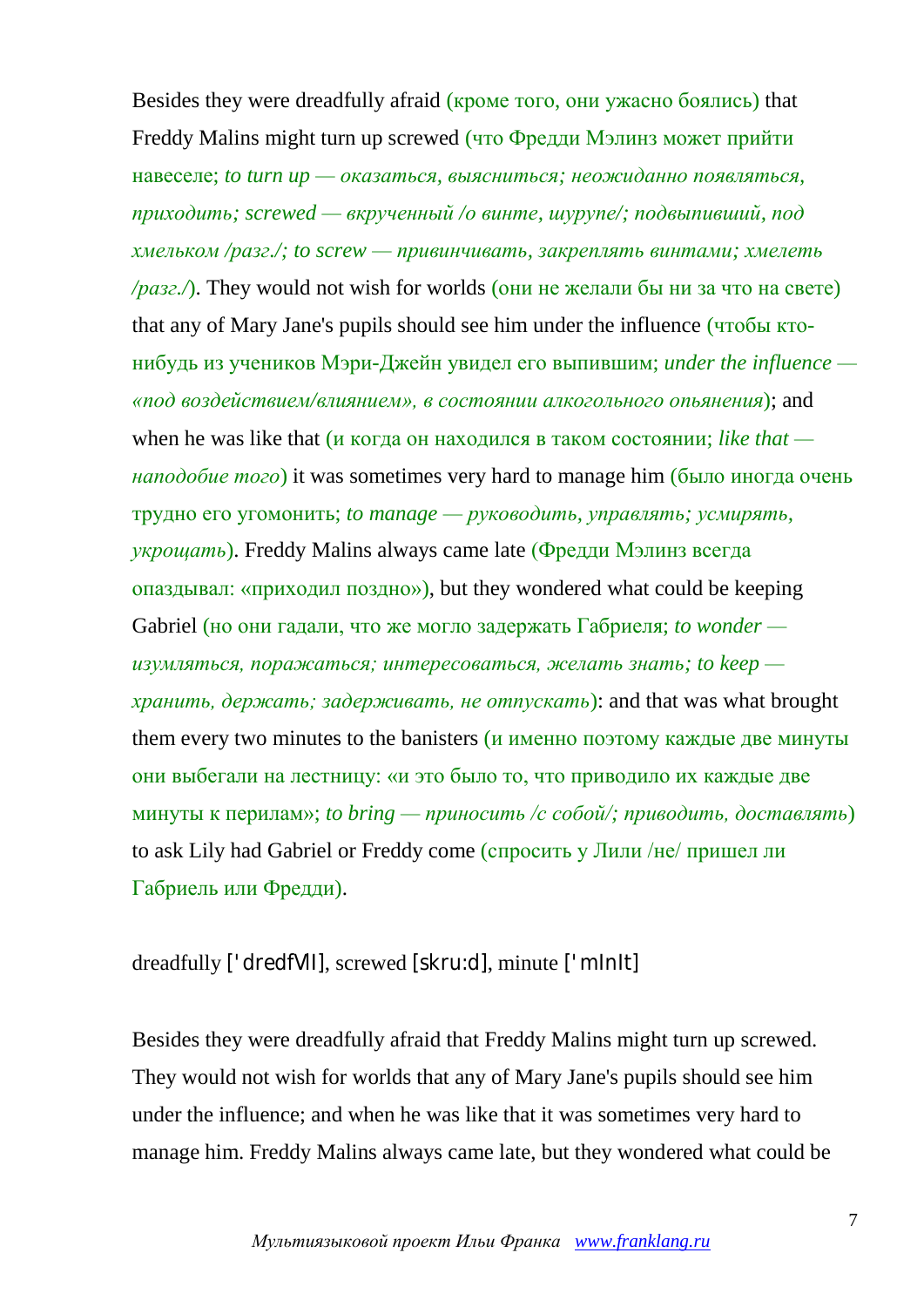keeping Gabriel: and that was what brought them every two minutes to the banisters to ask Lily had Gabriel or Freddy come.

"O, Mr. Conroy," said Lily to Gabriel when she opened the door for him (о, мистер Конрой, — сказала Лили Габриелю, когда открыла ему дверь), "Miss Kate and Miss Julia thought you were never coming (мисс Кэйт и мисс Джулия /уже/ подумали, что вы никогда не придете). Good-night, Mrs. Conroy (добрый вечер, миссис Конрой)."

"I'll engage they did," said Gabriel (уверен, что так и было: «что они /так/ сделали»; *to engage — обещать; гарантировать*), "but they forget that my wife here takes three mortal hours to dress herself (но они забывают, что моей жене нужно битых три часа, чтобы одеться; *to take — брать; требовать, отнимать /о времени/; mortal — смертный, свойственный смертным; длинный, скучный /разг./*)."

He stood on the mat, scraping the snow from his goloshes (он стоял на коврике, счищая снег со своих галош; *to stand*), while Lily led his wife to the foot of the stairs and called out (тогда как Лили подвела его жену к основанию лестницы и крикнула: «позвала»; *to lead; foot — нога, ступня; основание, нижняя часть*):

"Miss Kate, here's Mrs. Conroy (мисс Кэйт, здесь = *вот* миссис Конрой)."

thought [TO:t], said [sed], hour ['aVq]

"O, Mr. Conroy," said Lily to Gabriel when she opened the door for him, "Miss Kate and Miss Julia thought you were never coming. Good-night, Mrs. Conroy." "I'll engage they did," said Gabriel, "but they forget that my wife here takes three mortal hours to dress herself."

He stood on the mat, scraping the snow from his goloshes, while Lily led his wife to the foot of the stairs and called out:

"Miss Kate, here's Mrs. Conroy."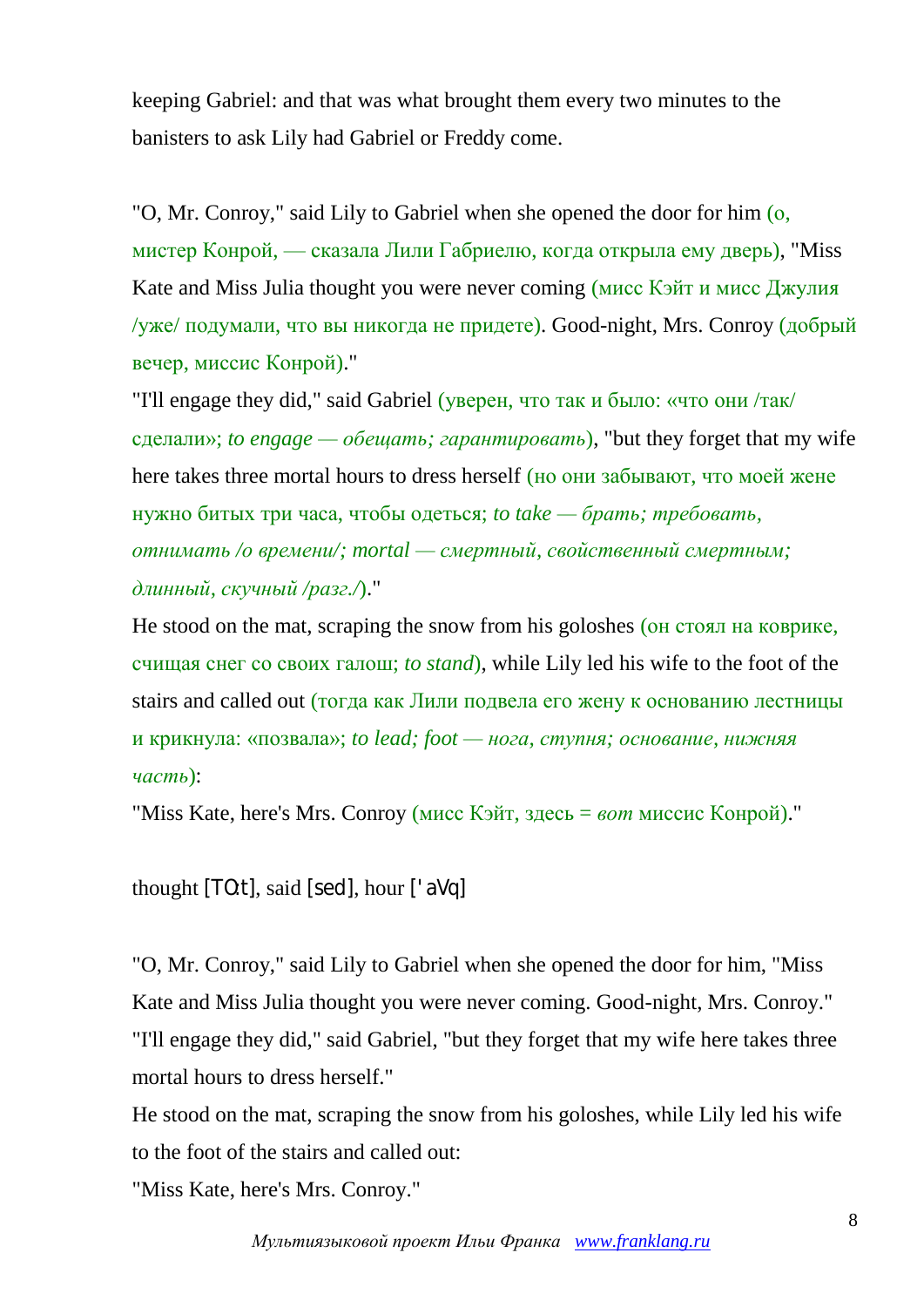Kate and Julia came toddling down the dark stairs at once (Кэйт и Джулия тут же пошли, ковыляя, вниз по темной лестнице; *at once — сразу, немедленно; to come — приходить; идти*). Both of them kissed Gabriel's wife (они обе поцеловали жену Габриеля), said she must be perished alive (сказали, что она, должно быть, замерзла до смерти: «погибла заживо»), and asked was Gabriel with her (*и* спросили, с нею ли Гэбриэл).

"Here I am as right as the mail, Aunt Kate (здесь я, живой и здоровый, тетя Кэйт; *right — правильный, верный; здоровый, исправный; right as the mail — «верный, как почта», несомненно, наверняка*)! Go on up (поднимайтесь наверх; *to go up — подниматься /на гору/; on — указывает на продвижение вперед /в пространственном и временном значении/*). I'll follow," called out Gabriel from the dark (я иду: «последую» /за вами/, — отозвался Габриель из темноты).

He continued scraping his feet vigorously (он продолжал бодро скоблить свои <u>ноги</u> =  $\cos\theta$  обувь) while the three women went upstairs, laughing, to the ladies' dressing-room (в то время как три женщины поднимались вверх по лестнице, смеясь, в дамскую комнату для переодевания).

once [wAns], continue [kqn'tInju:], vigorously ['vIg(q)rqs]

Kate and Julia came toddling down the dark stairs at once. Both of them kissed Gabriel's wife, said she must be perished alive, and asked was Gabriel with her. "Here I am as right as the mail, Aunt Kate! Go on up. I'll follow," called out Gabriel from the dark.

He continued scraping his feet vigorously while the three women went upstairs, laughing, to the ladies' dressing-room.

A light fringe of snow lay like a cape on the shoulders of his overcoat (легкая бахрома снега лежала, словно пелерина, на плечах его пальто; *to lie*) and like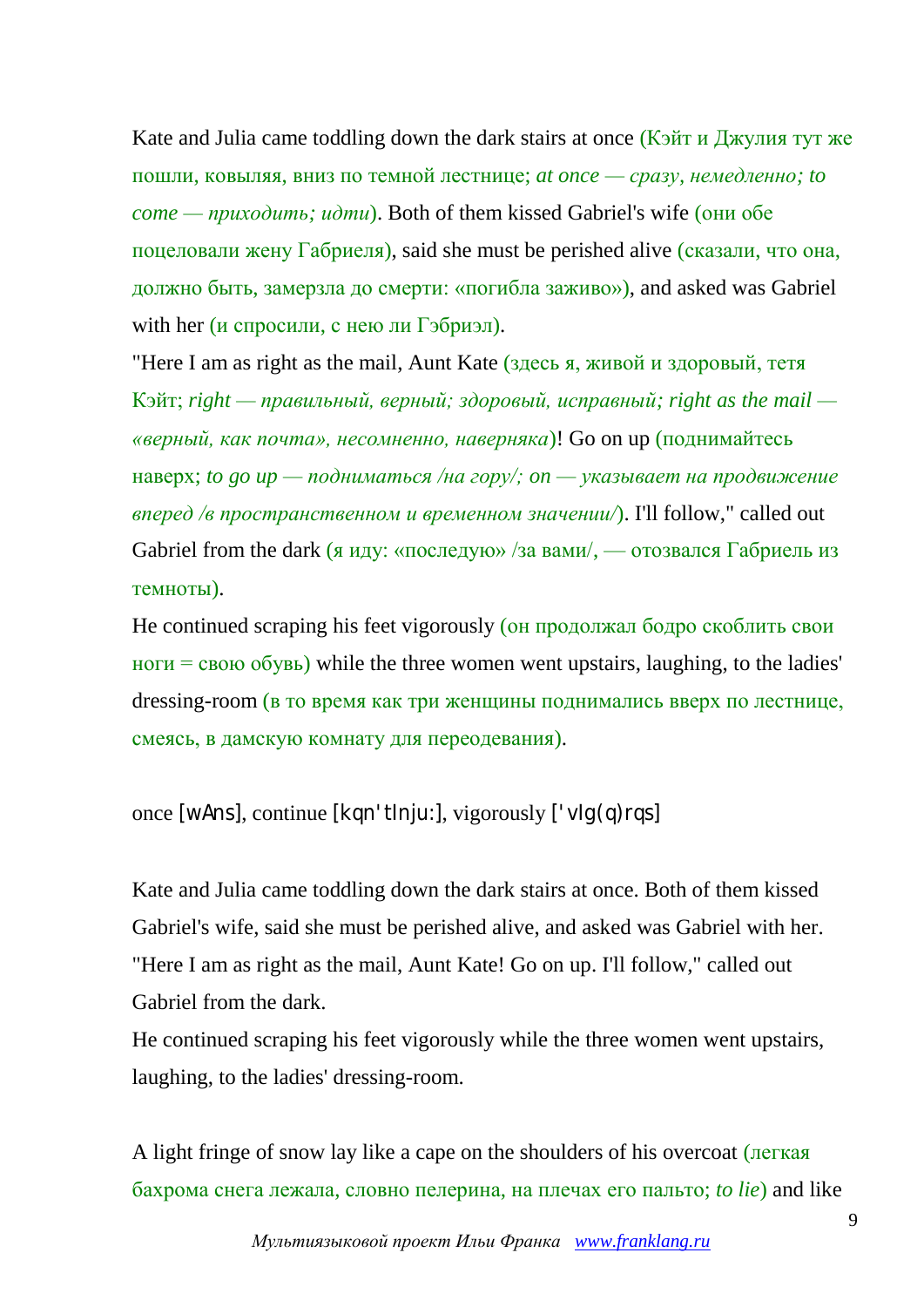toecaps on the toes of his goloshes (и будто колпачками /покрывала/ носки его галош; *toecap — носок /обуви/; toe — палец ноги; носок /ноги, ботинка/; cap — капюшон, колпак*); and, as the buttons of his overcoat slipped with a squeaking noise (и, когда пуговицы его пальто проскользнули со скрипом: «со скрипучим шумом») through the snow-stiffened frieze (сквозь заледеневшую: «затвердевшую от снега» ткань; *to stiffen — придавать жесткость; затвердевать; frieze — грубая ворсистая шерстяная ткань*), a cold, fragrant air from out-of-doors escaped from crevices and folds (холодный, ароматный воздух улицы вырвался из /ее/ трещинок и складок; *out-of-doors — улица, двор, внешнее пространство; to escape — совершать побег, бежать из заключение*).

"Is it snowing again, Mr. Conroy?" asked Lily (снова пошел снег, мистер Конрой? — спросила Лили).

She had preceded him into the pantry to help him off with his overcoat (она прошла перед ним в кладовую, чтобы помочь ему снять пальто; *to precede двигаться впереди /кого-л., чего-л./; предшествовать*).

squeaking [skwi:kIN], crevice ['krevIs], precede [prI'si:d]

A light fringe of snow lay like a cape on the shoulders of his overcoat and like toecaps on the toes of his goloshes; and, as the buttons of his overcoat slipped with a squeaking noise through the snow-stiffened frieze, a cold, fragrant air from outof-doors escaped from crevices and folds.

"Is it snowing again, Mr. Conroy?" asked Lily.

She had preceded him into the pantry to help him off with his overcoat.

Gabriel smiled at the three syllables she had given his surname (Габриель улыбнулся тому, как она в трех слогах произнесла: «передала» его фамилию) and glanced at her (и взглянул на нее). She was a slim, growing girl (она была худенькой, еще не сформировавшейся: «растущей» девушкой), pale in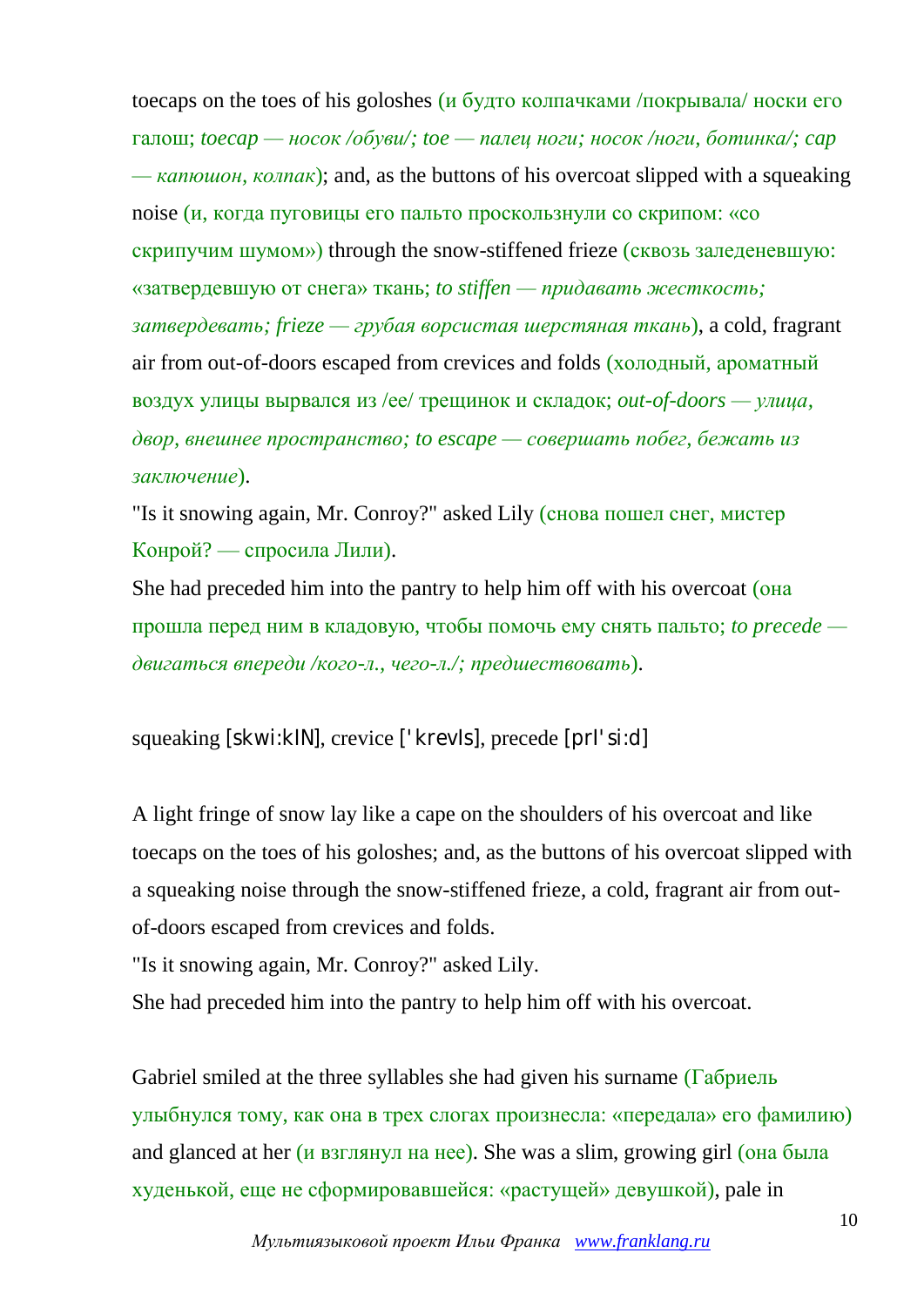complexion and with hay-coloured hair (с бледностью в лице и соломенного цвета волосами; *complexion — характер, вид; цвет лица*). The gas in the pantry made her look still paler (в газовом освещении кладовой она выглядела еще бледнее; *gas — газ; газовое освещение /устар./; to make smb. do smth. заставить кого-л. сделать что-л.*). Gabriel had known her when she was a child (Габриель знал ее, /еще/ когда она была ребенком; *to know*) and used to sit on the lowest step nursing a rag doll (и любила сидеть на самой нижней ступеньке /лестницы/, нянча тряпичную куклу; *used to do smth. — иметь обыкновение/привычку делать /что-л./ в прошлом; rag — лоскут, обрезок ткани; nurse — кормилица, мамка; нянька*).

"Yes, Lily," he answered  $(\overline{a}a, \overline{J}m\overline{m}m, \overline{a}m)$  and I think we're in for a night of it (и я полагаю, это нас ждет /всю/ ночь; *to be in for smth. находиться в ожидании чего-л.*)."

surname ['sE:neIm], complexion [kqm'plekS(q)n], colour ['kAlq]

Gabriel smiled at the three syllables she had given his surname and glanced at her. She was a slim, growing girl, pale in complexion and with hay-coloured hair. The gas in the pantry made her look still paler. Gabriel had known her when she was a child and used to sit on the lowest step nursing a rag doll. "Yes, Lily," he answered, "and I think we're in for a night of it."

He looked up at the pantry ceiling (он посмотрел на потолок кладовой), which was shaking with the stamping and shuffling of feet on the floor above (который подрагивал от топота и шарканья ног по полу сверху), listened for a moment to the piano and then glanced at the girl (послушал с минуту пианино и затем посмотрел на девушку), who was folding his overcoat carefully at the end of a shelf (которая, аккуратно сворачивая, /укладывала/ его пальто в конце полки; *carefully — тщательно, внимательно; аккуратно; care — забота*).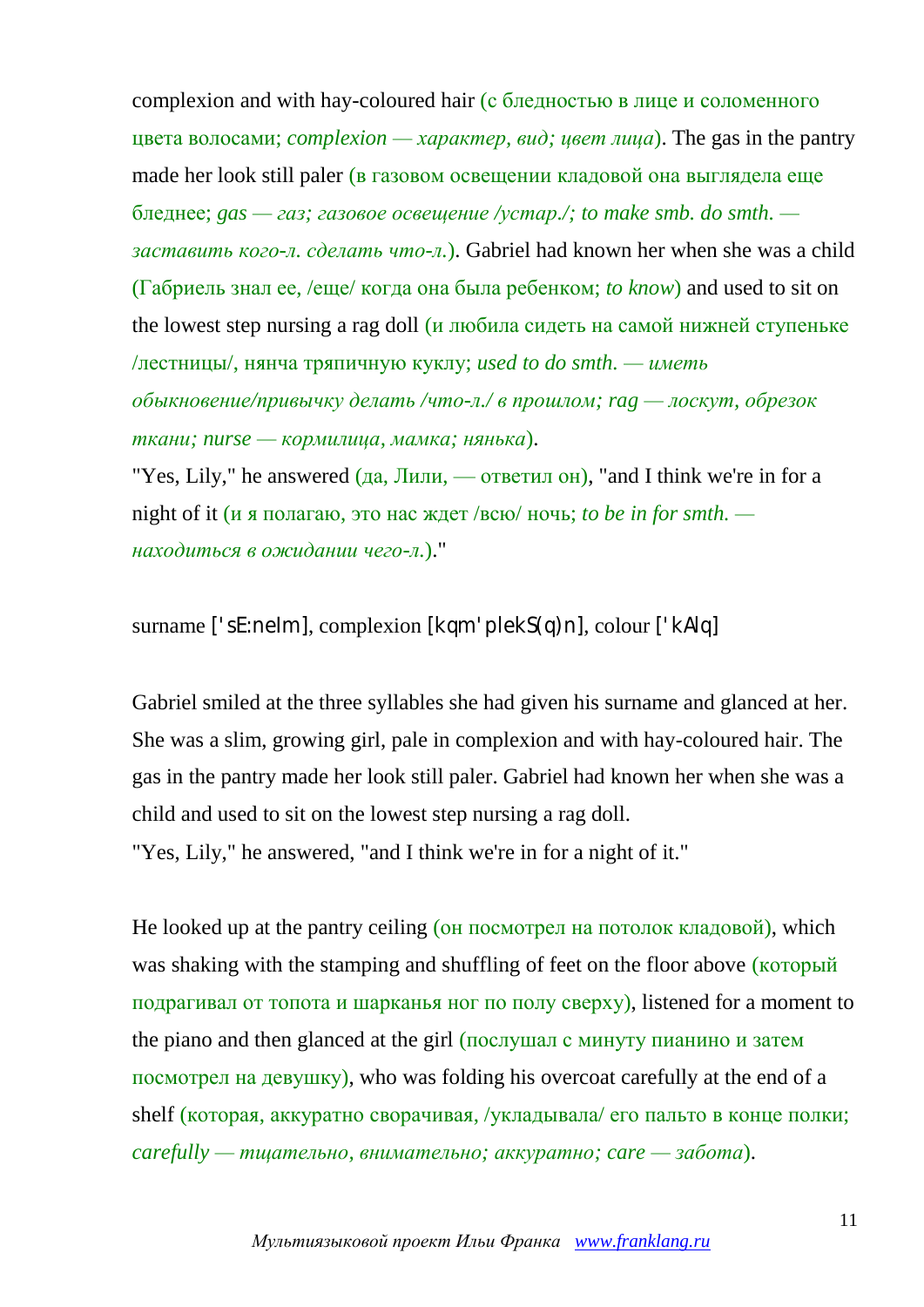"Tell me, Lily," he said in a friendly tone (скажи мне, Лили, — сказал он дружеским тоном), "do you still go to school (ты все еще ходишь в школу)?" "O no, sir," she answered (о нет, сэр, — отвечала она). "I'm done schooling this year and more (я закончила школу уже как год или еще больше того: «в этом году и больше»; *to*  $do$  —  $de$  *делать, производить действие; to be done заканчивать, завершать*)."

"O, then," said Gabriel gaily (о, ну тогда, — сказал Габриель весело), "I suppose we'll be going to your wedding one of these fine days with your young man, eh ( полагаю, что в один прекрасный день: «в один из этих прекрасных дней» мы пойдем на твою свадьбу с твоим молодым человеком, а; *to suppose предполагать; думать, полагать*)?"

ceiling ['si:lIN], above [q'bAv], carefully ['kFqf(q)lI]

He looked up at the pantry ceiling, which was shaking with the stamping and shuffling of feet on the floor above, listened for a moment to the piano and then glanced at the girl, who was folding his overcoat carefully at the end of a shelf. "Tell me, Lily," he said in a friendly tone, "do you still go to school?" "O no, sir," she answered. "I'm done schooling this year and more." "O, then," said Gabriel gaily, "I suppose we'll be going to your wedding one of these fine days with your young man, eh?"

The girl glanced back at him over her shoulder (девушка оглянулась: «взглянула назад» на него через плечо) and said with great bitterness (и с сильной горечью сказала):

"The men that is now is only all palaver (от мужчин, тех, что нынче, одна только болтовня; *palaver — переговоры с туземцами /мор. слэнг/; пустая болтовня, треп; all — всецело, целиком; совсем, совершенно*) and what they can get out of you (они только и норовят тобой воспользоваться: «и что они могут получить от тебя»)."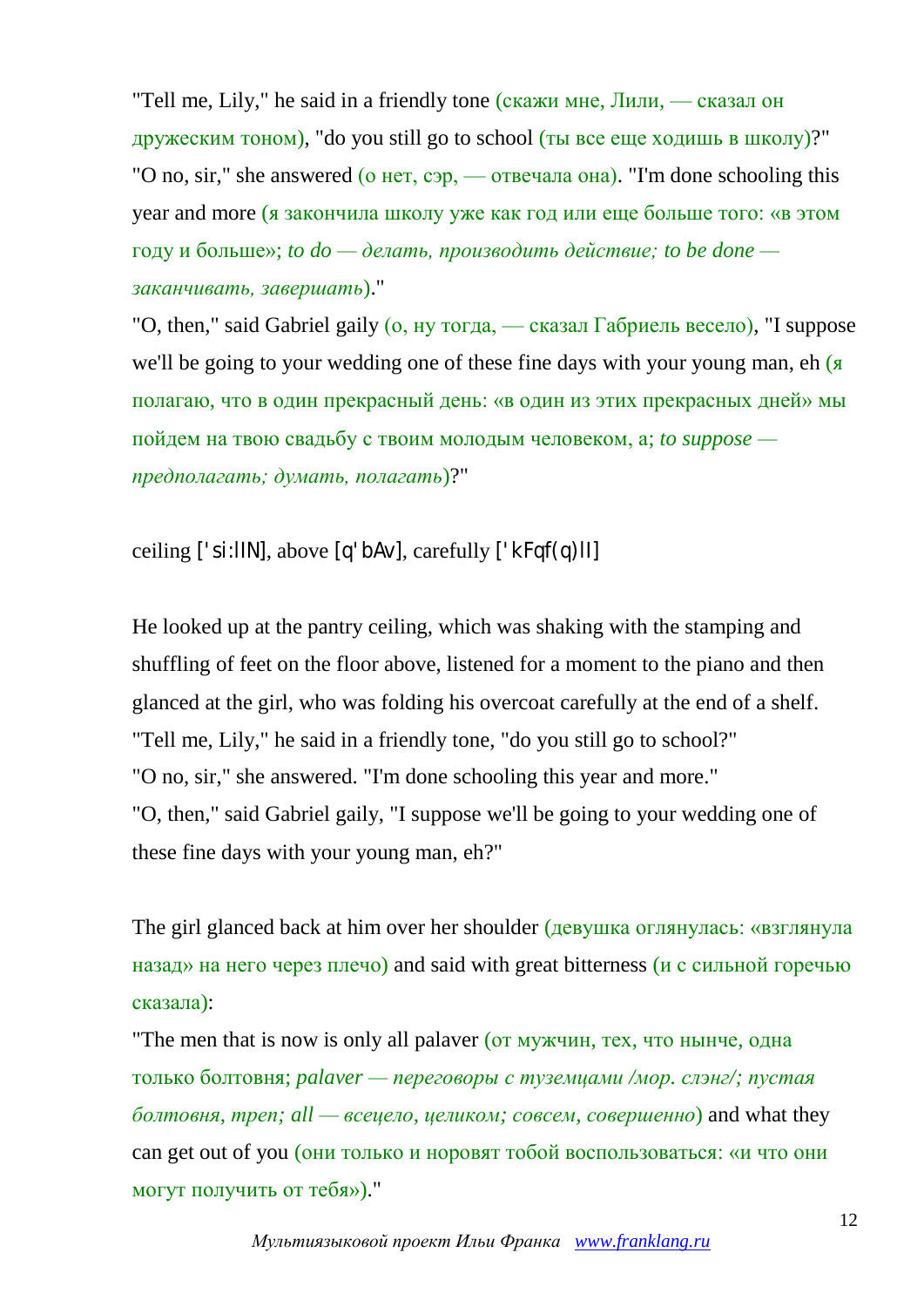Gabriel coloured, as if he felt he had made a mistake (Габриель покраснел, как будто почувствовал, что совершил ошибку; *to colour — красить, окрашивать; покраснеть, зардеться; to feel — осязать, щупать; чувствовать*) and, without looking at her, kicked off his goloshes (и, не глядя на нее, скинул галоши; *to kick — лягать, ударять ногой; to kick off сбрасывать /движением ноги/*) and flicked actively with his muffler at his patent-leather shoes (и /принялся/ деятельно обмахивать шарфом свои лакированные туфли; *to flick — слегка ударить /резким быстрым движением/, стегнуть; смахнуть, стряхнуть; patent leather — лакированная кожа; patent — открытый, доступный; патентованный*). He was a stout, tallish young man (он был плотным, довольно высоким: «высоковатым» молодым человеком; *stout — отважный, решительный; дородный, тучный*).

muffler ['mAflq], leather ['leDq], shoe [Su:]

The girl glanced back at him over her shoulder and said with great bitterness: "The men that is now is only all palaver and what they can get out of you." Gabriel coloured, as if he felt he had made a mistake and, without looking at her, kicked off his goloshes and flicked actively with his muffler at his patent-leather shoes.

He was a stout, tallish young man.

The high colour of his cheeks pushed upwards even to his forehead (сильный румянец с его щек пополз вверх до самого лба: «даже до его лба»; *high высокий; сильный, интенсивный; colour — цвет; румянец; to push толкать, пихать; продвигаться, распространяться*), where it scattered itself in a few formless patches of pale red (где разделился на несколько бесформенных бледно-красных пятен; *to scatter — разбрасывать, расшвыривать; рассеивать, разгонять; patch — клочок, лоскут; пятно*

*Мультиязыковой проект Ильи Франка [www.franklang.ru](http://www.franklang.ru/)*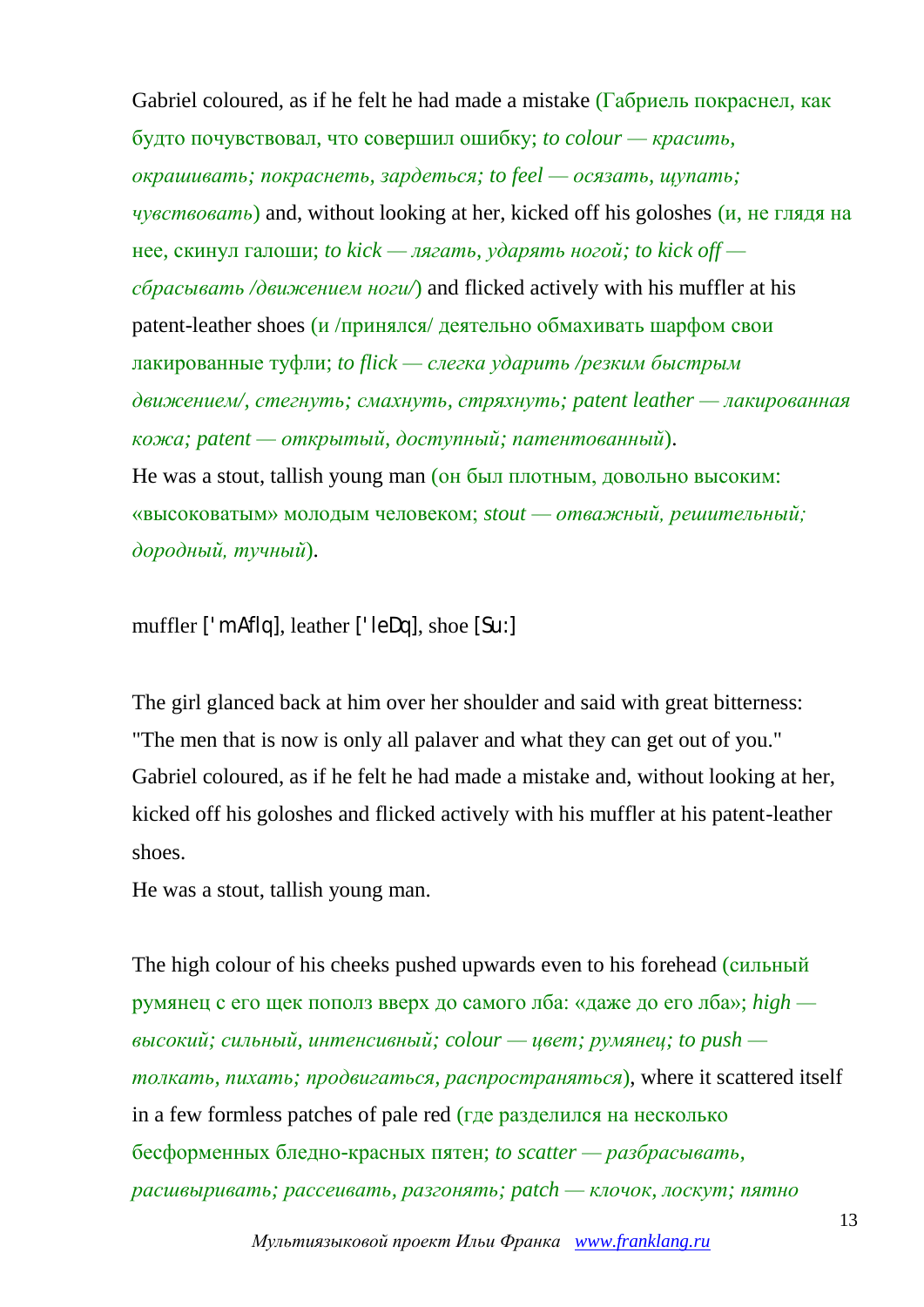*/неправильной формы/*); and on his hairless face there scintillated restlessly the polished lenses (а на его безволосом лице беспокойно посверкивали полированные линзы) and the bright gilt rims of the glasses (и блестящие позолоченные ободки пенсне; *glasses /зд./ = eyeglasses — пенсне*) which screened his delicate and restless eyes (за которыми прятались близорукие и беспокойные глаза; *to screen — использовать ширму, экран; прятать, скрывать; delicate — утонченный, изысканный; слабый, болезненный*). His glossy black hair was parted in the middle (его лоснящиеся черные волосы были разделены посередине) and brushed in a long curve behind his ears (и зачесаны длинными прядями за уши; *curve — кривая /линия/; выгиб, закругление*) where it curled slightly beneath the groove left by his hat (где они слегка закручивались под ложбинкой, оставленной его шапкой; *to leave*).

forehead ['fOrId, 'fO:hed], scintillate ['sIntIleIt], beneath [bI'ni:T]

The high colour of his cheeks pushed upwards even to his forehead, where it scattered itself in a few formless patches of pale red; and on his hairless face there scintillated restlessly the polished lenses and the bright gilt rims of the glasses which screened his delicate and restless eyes. His glossy black hair was parted in the middle and brushed in a long curve behind his ears where it curled slightly beneath the groove left by his hat.

When he had flicked lustre into his shoes (когда он обмахиванием /навел/ блеск на свои туфли) he stood up and pulled his waistcoat down more tightly on his plump body (он поднялся и одернул жилет: «потянул свой жилет вниз», более плотно на своем полном теле; *to stand up — встать на ноги*). Then he took a coin rapidly from his pocket (затем быстро достал монету из кармана; *to take брать; доставать, вынимать /что-л. откуда-л./*).

"O Lily," he said, thrusting it into her hands (о, Лили, — сказал он, суя ее ей в руки; *to thrust — толкать, тыкать; совать, всовывать*), "it's Christmastime,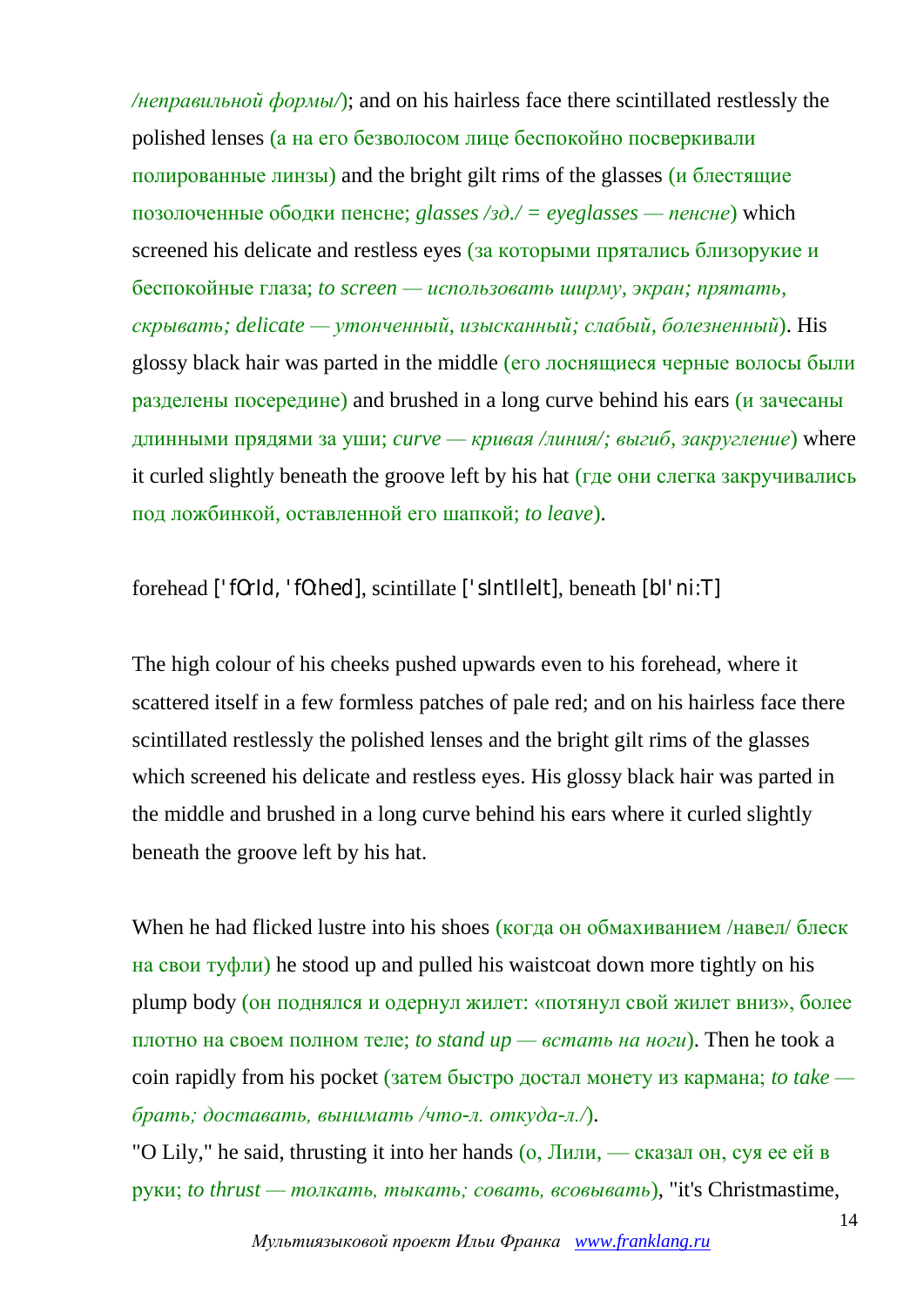isn't it (это же Рождество, не так ли; *Christmas-time — рождественские праздники*)? Just... here's a little (просто… вот немного)...."

He walked rapidly towards the door (он быстро пошел к двери). "O no, sir!" cried the girl, following him (о нет, сэр! — воскликнула девушка, следуя за ним). "Really, sir, I wouldn't take it  $(\text{npaso}, \text{cap}, \text{a} \text{ he } \text{bos} \text{MV} \text{ or } \text{or}).$ " "Christmas-time! Christmas-time!" said Gabriel (Рождество! Рождество! сказал Гэбриэл), almost trotting to the stairs (почти рысью устремляясь к лестнице; *to trot — идти рысью*) and waving his hand to her in deprecation (и махая ей рукой в /знак/ возражения; *deprecation — возражение, протест; осуждение, неодобрение*).

lustre ['lAstq] , tightly ['taItlI], deprecation ["deprI'keIS(q)n]

When he had flicked lustre into his shoes he stood up and pulled his waistcoat down more tightly on his plump body. Then he took a coin rapidly from his pocket.

"O Lily," he said, thrusting it into her hands, "it's Christmastime, isn't it? Just... here's a little...."

He walked rapidly towards the door.

"O no, sir!" cried the girl, following him. "Really, sir, I wouldn't take it." "Christmas-time! Christmas-time!" said Gabriel, almost trotting to the stairs and waving his hand to her in deprecation.

The girl, seeing that he had gained the stairs, called out after him (девушка, видя, что он уже достиг лестницы, крикнула ему вслед):

"Well, thank you, sir (что ж, спасибо, сэр)."

He waited outside the drawing-room door until the waltz should finish (он подождал снаружи у двери гостиной, пока не закончится вальс), listening to the skirts that swept against it and to the shuffling of feet (прислушиваясь к шуршанию юбок, /задевавших/ ее, и шарканью ног; *to sweep — мести,*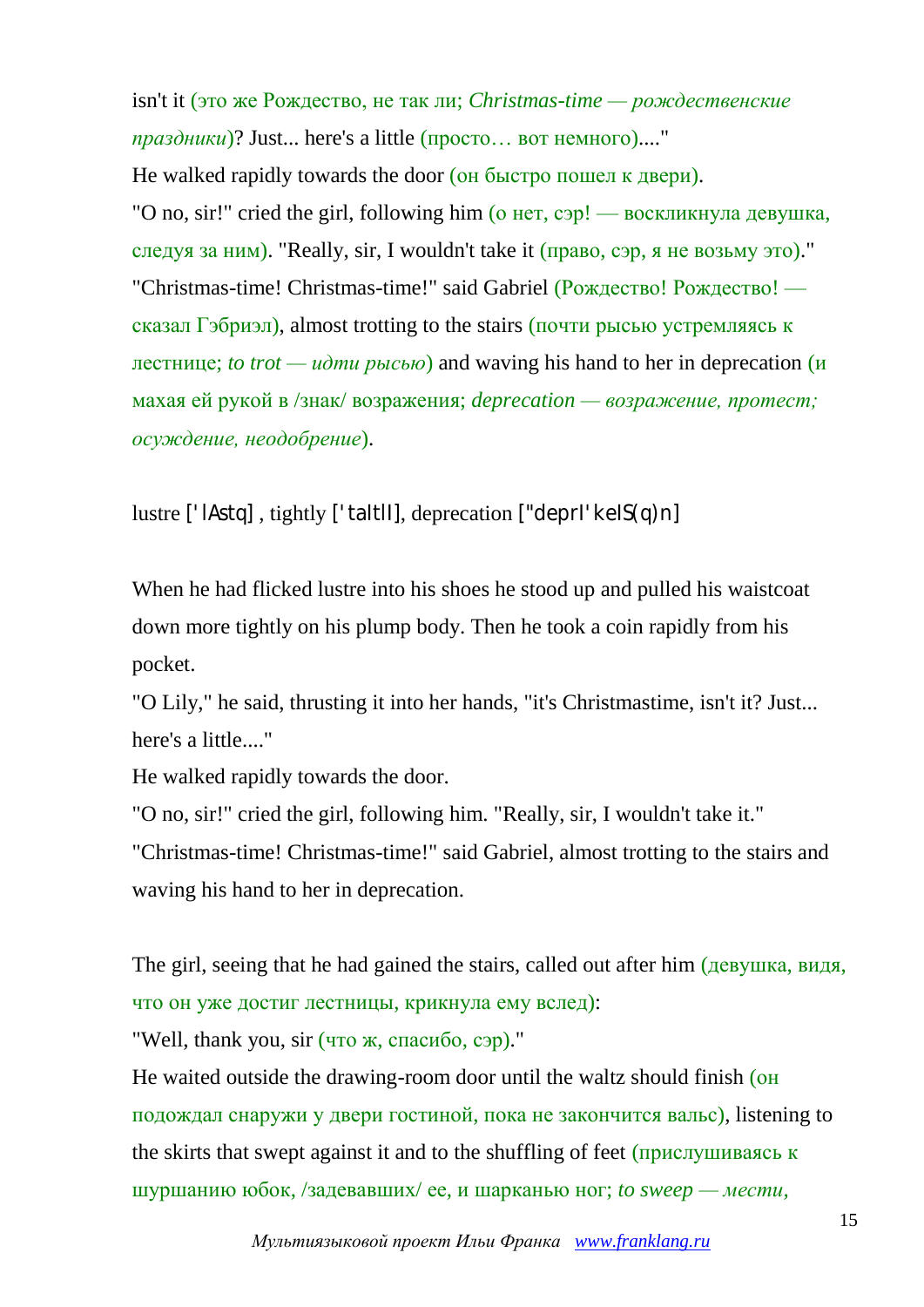*подметать; волочиться, тащиться*). He was still discomposed by the girl's bitter and sudden retort (он все еще был расстроен горьким и неожиданным ответом девушки; *to discompose — нарушать порядок, приводить в беспорядок; расстроить, взволновать*). It had cast a gloom over him (это наложило: «бросило» /отпечаток/ уныния на него; *to cast; gloom — мрак, темнота; уныние, подавленное настроение*) which he tried to dispel by arranging his cuffs and the bows of his tie (который он пытался рассеять, поправляя манжеты и узел своего галстука; *to arrange — приводить в порядок; bow — лук /оружие/; бант; tie — шнур, бечевка; галстук*).

## waltz  $[w0:1(t)s]$ , listen  $['lls(q)n]$ , tie  $[tal]$

The girl, seeing that he had gained the stairs, called out after him: "Well, thank you, sir."

He waited outside the drawing-room door until the waltz should finish, listening to the skirts that swept against it and to the shuffling of feet. He was still discomposed by the girl's bitter and sudden retort. It had cast a gloom over him which he tried to dispel by arranging his cuffs and the bows of his tie.

He then took from his waistcoat pocket a little paper (потом он достал из жилетного кармана маленькую бумажку) and glanced at the headings he had made for his speech (и /стал/ просматривать пункты плана, который он сделал для своей речи; *to glance — мельком взглянуть; быстро просмотреть; heading — верхушка, верх /предмета/; заголовок, заглавие*). He was undecided about the lines from Robert Browning (он был неуверен насчет стихов Роберта Браунинга; *line — веревка, линь /мор./; строка; lines — стихи, поэзия; undecided — нерешенный; не принявший решения, колеблющийся*), for he feared they would be above the heads of his hearers (поскольку опасался, что они не будут понятны его слушателям; *above one's head — выше чьего-либо понимания: «выше головы»*). Some quotation that they would recognise from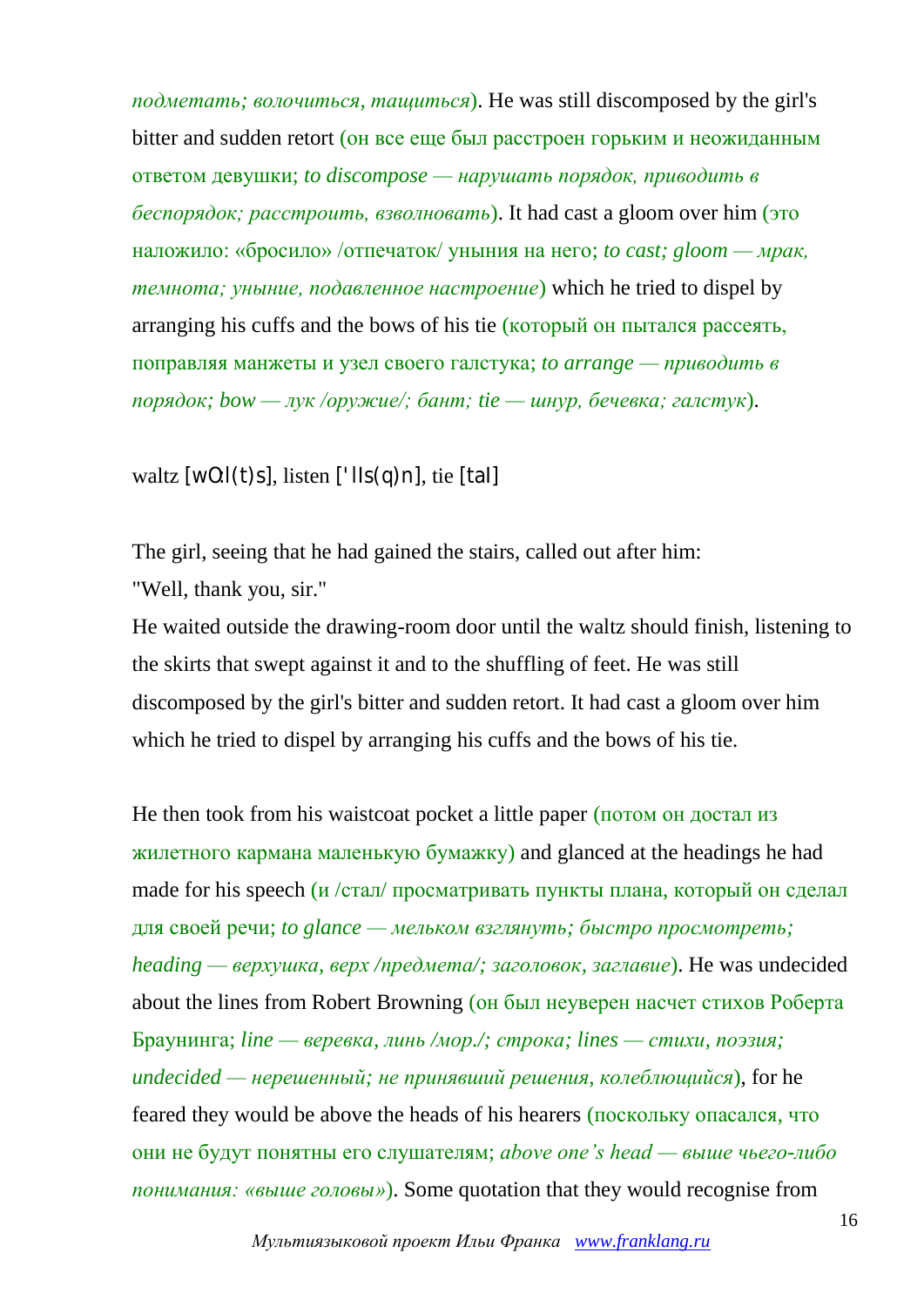Shakespeare or from the Melodies would be better (какая-нибудь цитата из Шекспира или из "Мелодий", которую они бы узнали, была бы лучше; *the Melodies = Irish Melodies — "Ирландские мелодии" /сборник стихов-баллад Томаса Мура/*). The indelicate clacking of the men's heels and the shuffling of their soles reminded him (грубое щелканье каблуков этих людей и шарканье их подошв напомнили ему; *indelicate — бестактный, неприличный*) that their grade of culture differed from his (что их уровень культуры отличается от его /собственного/; *grade — степень; уровень*).

undecided ["AndI'saIdId], quotation [kwqV'teIS(q)n], recognise ['rekqqnaIz]

He then took from his waistcoat pocket a little paper and glanced at the headings he had made for his speech. He was undecided about the lines from Robert Browning, for he feared they would be above the heads of his hearers. Some quotation that they would recognise from Shakespeare or from the Melodies would be better. The indelicate clacking of the men's heels and the shuffling of their soles reminded him that their grade of culture differed from his.

He would only make himself ridiculous by quoting poetry to them (он только сделает из себя посмешище, цитируя им поэзию; *ridiculous — смехотворный,*   $H$ елепый) which they could not understand (которую они не могут понять). They would think that he was airing his superior education (они подумают, что он кичится своим более лучшим образованием; *to air — проветривать, вентилировать; выставлять напоказ; air — воздух, атмосфера; /важный/ вид*). He would fail with them (он оплошает с ними; *to fail — терпеть неудачу*) just as he had failed with the girl in the pantry (точно так же, как он оплошал с девушкой /там/ в кладовой). He had taken up a wrong tone (он тогда взял неправильный тон). His whole speech was a mistake from first to last, an utter failure (вся его речь — это ошибка, от первого до последнего /слова/, полнейший провал).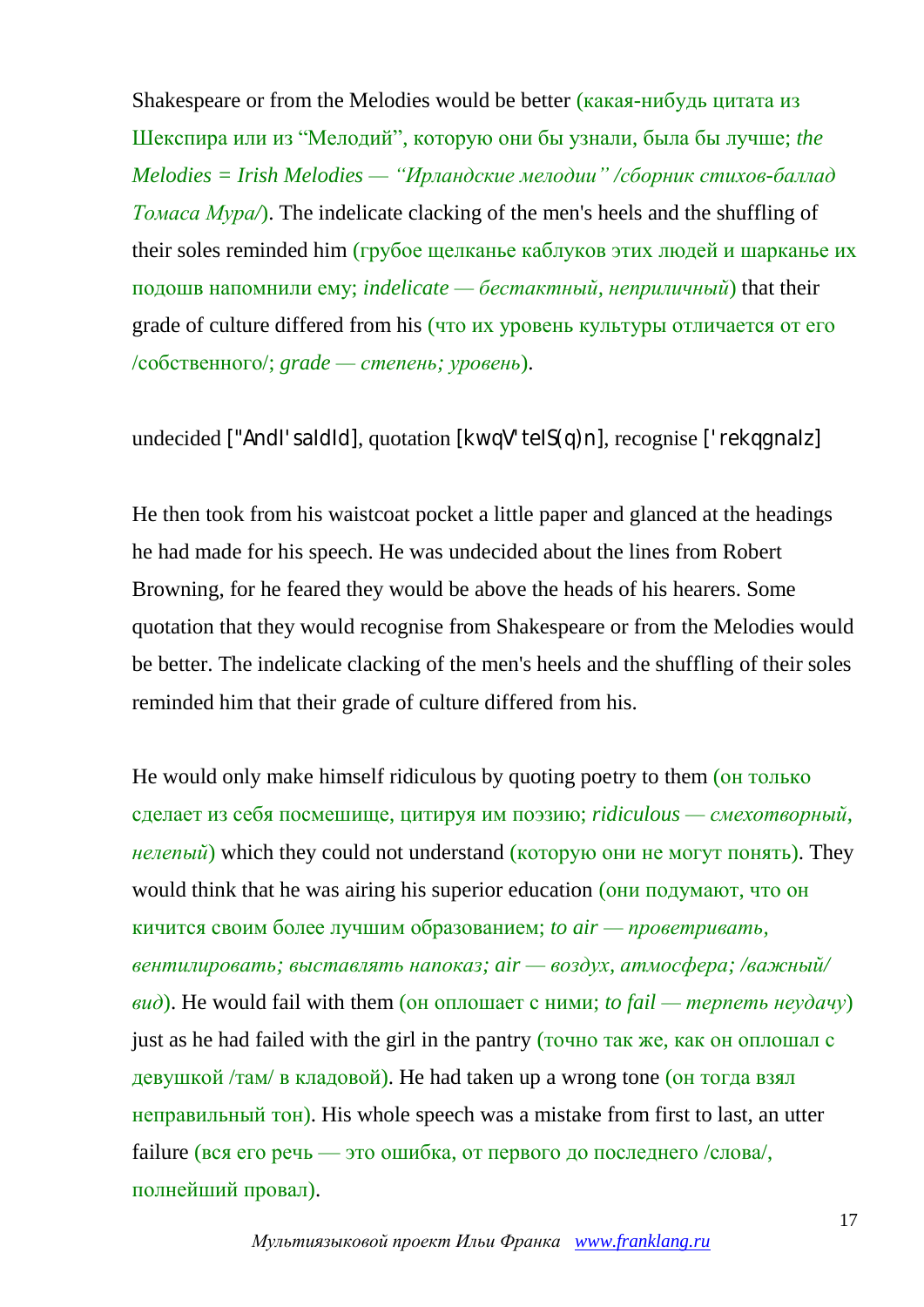Just then his aunts and his wife came out of the ladies' dressing-room (как раз в этот момент: «именно тогда» его тетки и жена вышли из дамской комнаты). His aunts were two small, plainly dressed old women (его тетки были двумя маленькими, по-простому одетыми старушками: «старыми женщинами»; *plainly — ясно, четко; просто, скромно*).

ridiculous [rI'dIkjVlqs], whole [hqVl], utter ['Atq]

He would only make himself ridiculous by quoting poetry to them which they could not understand. They would think that he was airing his superior education. He would fail with them just as he had failed with the girl in the pantry. He had taken up a wrong tone. His whole speech was a mistake from first to last, an utter failure.

Just then his aunts and his wife came out of the ladies' dressing-room. His aunts were two small, plainly dressed old women.

Aunt Julia was an inch or so the taller (тетя Джулия была на дюйм или около того выше; *or so — или что-то около того*). Her hair, drawn low over the tops of her ears, was grey (ее волосы, cтянутые низко над верхушками ее ушей, были серыми; *to draw — тащить, волочить; натягивать*); and grey also, with darker shadows, was her large flaccid face (и также серым, с еще более темными тенями, было ее широкое: «большое» одутловатое лицо; *flaccid дряблый, отвислый*). Though she was stout in build and stood erect (хоть она и была плотного телосложения и с прямой осанкой: «и стояла прямо»; *build строение, конструкция; телосложение*), her slow eyes and parted lips gave her the appearance of a woman (ее непонимающий взгляд и открытый рот: «разделенные губы» придавали ей вид женщины; *slow — медленный; несообразительный, тупой; eyes — глаза; взгляд, взор; appearance появление /в поле зрения/; внешний вид, наружность*) who did not know where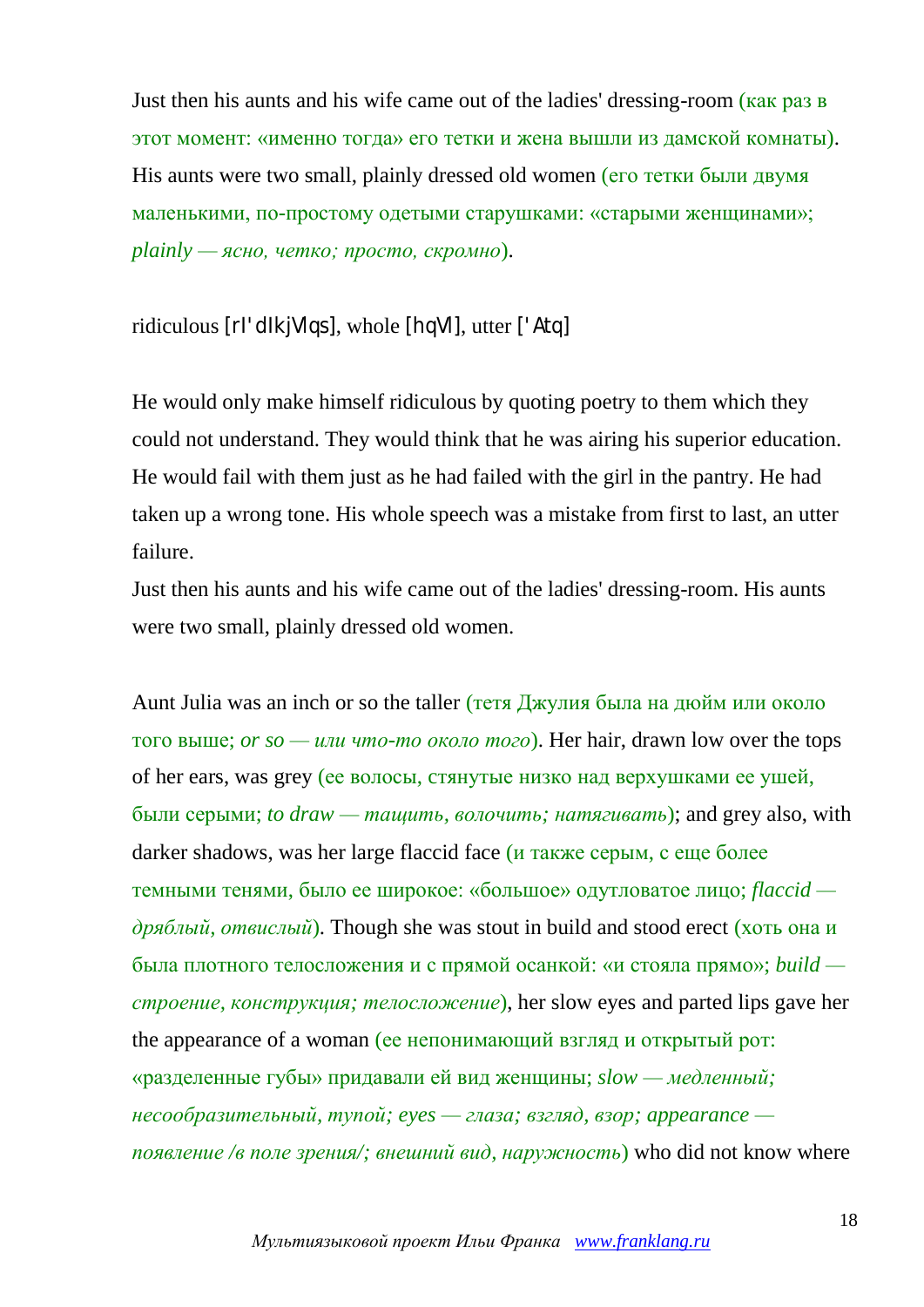she was (которая не знает, где она находится) or where she was going (или куда она идет). Aunt Kate was more vivacious (тетя Кэйт была поживее).

flaccid ['flæksɪd], appearance [q'pI(q)rqns], vivacious [vI'veISqs]

Aunt Julia was an inch or so the taller. Her hair, drawn low over the tops of her ears, was grey; and grey also, with darker shadows, was her large flaccid face. Though she was stout in build and stood erect, her slow eyes and parted lips gave her the appearance of a woman who did not know where she was or where she was going. Aunt Kate was more vivacious.

Her face, healthier than her sister's, was all puckers and creases (ее лицо, более здоровое /на вид/, чем у сестры, было все в морщинках и складках), like a shrivelled red apple (словно сморщенное красное яблоко), and her hair, braided in the same old-fashioned way (а ее волосы, уложенные: «заплетенные» таким же старомодным способом; *way — путь, дорога; способ, метод*), had not lost its ripe nut colour (не утратили своего цвета спелого ореха; *to lose*). They both kissed Gabriel frankly (они обе с радостью расцеловали Габриеля; *frank — откровенный, искренний*). He was their favourite nephew, the son of their dead elder sister, Ellen (он был их любимым племянником, сыном покойной старшей сестры Элен), who had married T. J. Conroy of the Port and Docks (которая вышла замуж за Ти-Джей Конроя из /управления/ портом и доками).

"Gretta tells me you're not going to take a cab back to Monkstown tonight, Gabriel (Грета говорит «мне», что вы не собираетесь брать кеб назад до Монкстауна<sup>4</sup> сегодня вечером, Гэбриэл; *to be going to do smth. — намереваться сделать что-л.*)," said Aunt Kate (сказала тетя Кэйт).

healthy ['helTI], favourite ['felv(q)rIt], nephew ['nefju:, 'nevju:]

<sup>1</sup> <sup>4</sup> пригород Дублина.